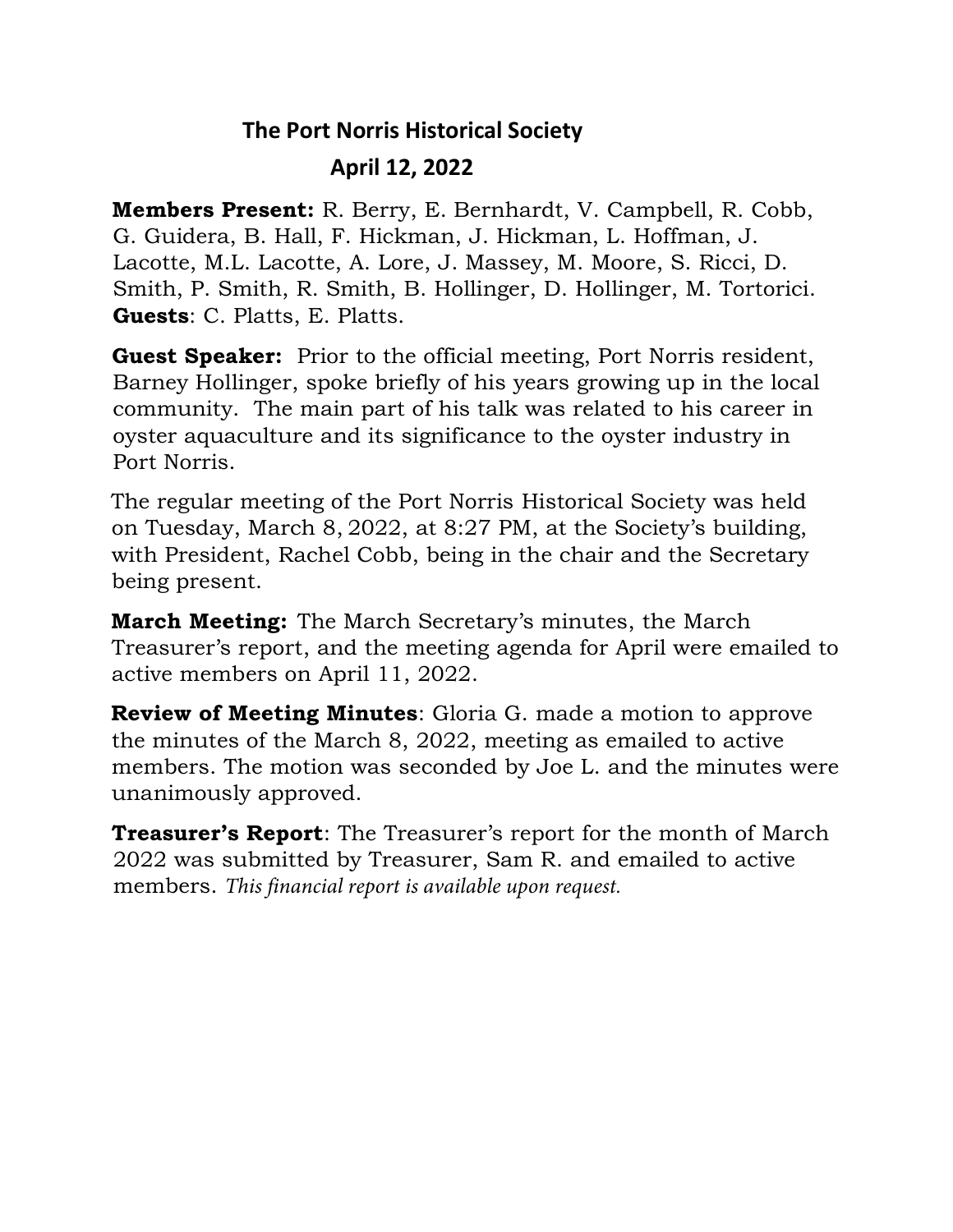**Correspondence**: Gloria G. read a note from Carol Gromer who sent a donation of \$36.00 towards the purchase of a dinner for someone to stand in as her proxy, or to allocate towards the Legends awards.

**Commercial Township Community Clean-up:** Dick S. asked members to suggest dates for the clean-up at the Senior Center in Haleyville. It was decided to meet on Friday, May 6th at 9:30am, with a rain date of Monday, May 9th. The PNHS will receive \$500.00 for their efforts. Dick reminded everyone who participates to bring garden tools.

**Pennsville Historical Society Event:** Rachel received an email from the Pennsville Historical Society inviting our organization to have a table at the Pennsville History Day in June. It was determined we do not have enough volunteers to attend the event.

**COMMITTEE REPORTS**: Due to the length of the speaker and the importance of the Legends Awards, committee reports were dispensed for the April meeting.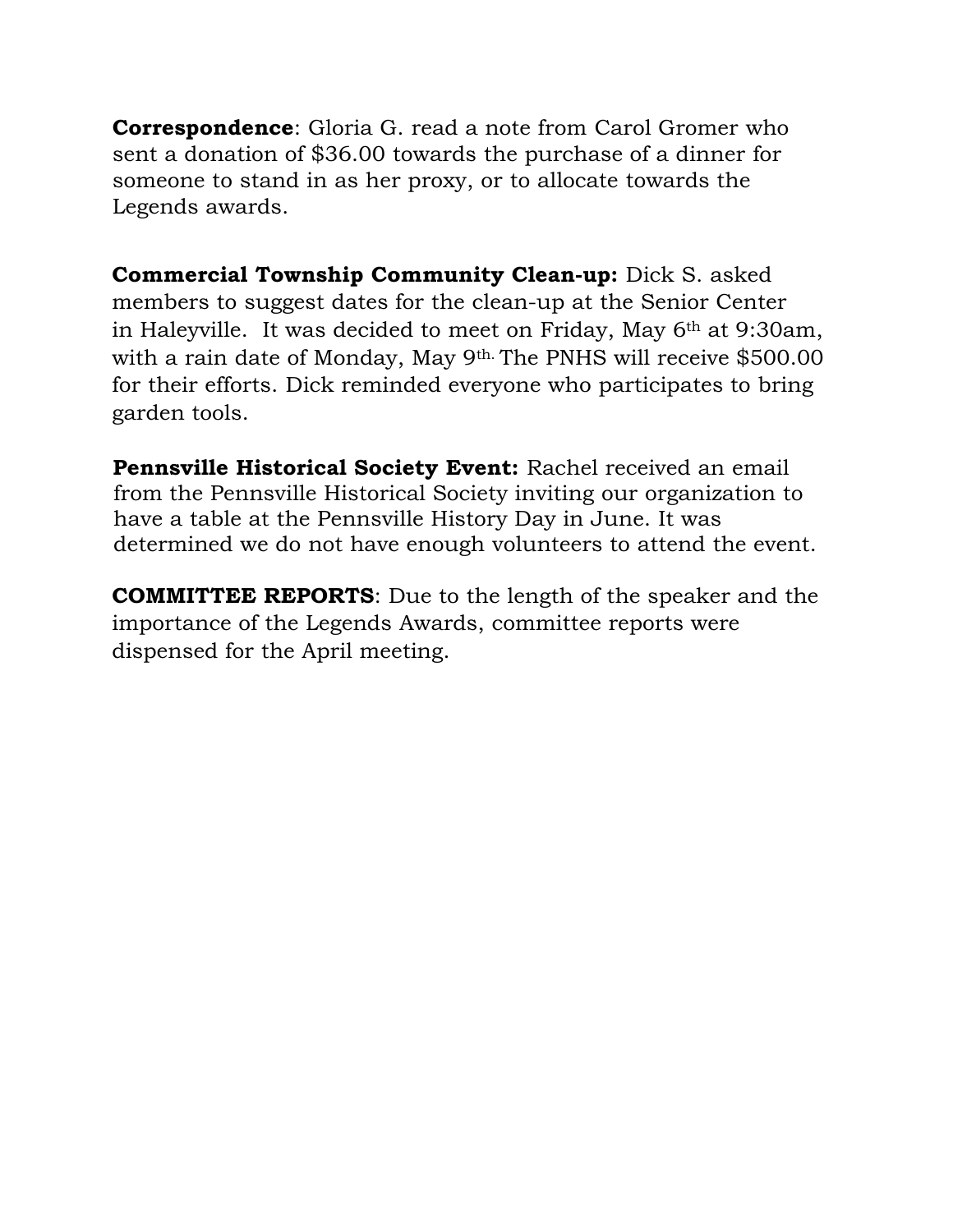**Legends Awards**: Thoughts and prayers are extended to Alvina Baum and her family as she continues to deal with her health conditions.

Updates: 93 invitations were mailed; 3 additional invites from RoseAnn and Faye, making total of 96 invitations (155 individuals); Breakdown: Alvina - 24 people invited, 14 definites

 Liz H - 29 people invited, 28 definites Georgie C. – 6 invited, 8 definites Eliz Lore – 36 invited, 11 definites Active members – 17 invited, 13 definites Members and friends – 43 invited, 15 definites

Total: 87 plus 4 yes, but not confirmed; A tentative count with the number of people and and total count for each entrée will be called in to the Motorsports Park on April 13th.

Based on the totals, 16 tables with 6 seats to a table: Legends families (11 tables): Alvina (3); Liz (5); Georgie (1); Elizabeth Lore (2); (5) tables for members and friends Tables will be designated for Specific Legends, Members and friends; there are no assigned seats.

Table centerpieces – baskets with individual potted plants; the [lants will be used as favors for guests. Need  $10 - 12$  inch baskets to use for the day;

Registration table – guest check at top of stairs, outside the elevator. Each guest will have a name card color coded with their entrée selection to be given at the time of registering. Joyce and Faye have volunteered to be at the registration table.

Set-up on Saturday, April 30<sup>th</sup> at 10:00 am. A request will be made to ask for set-up to begin at 9:30am. If time change can be arranged, an email will be sent out. Set-up bringing in all sale items, centerpieces, etc. Merchandise items need to be displayed. Rachel has fliers and information sheets to put on the tables.